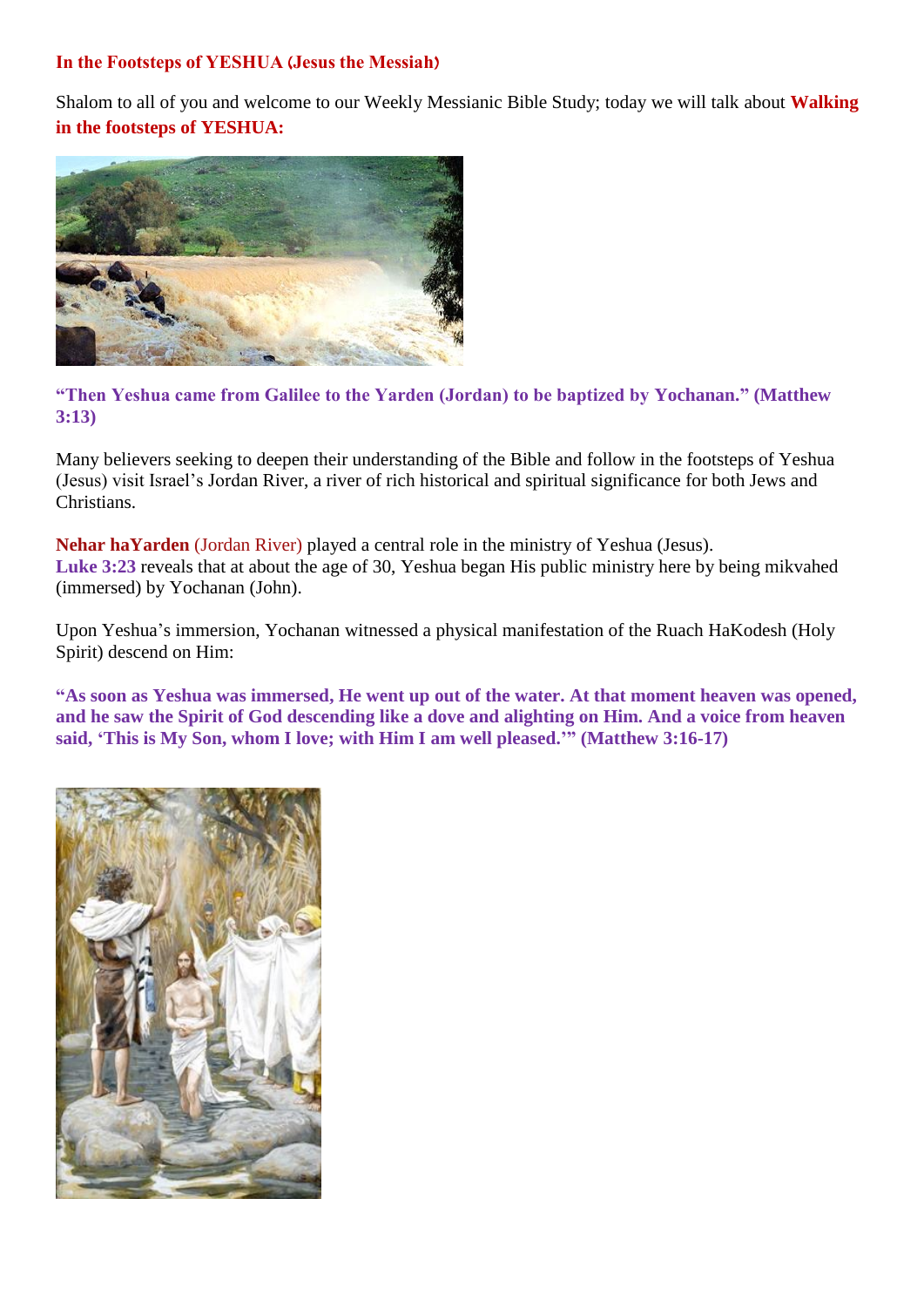While the word "baptism" is the term commonly used today, mikvah is the Jewish term for what Yochanan was performing on the banks of the **Jordan,** or **Yarden** in Hebrew. In fact, the practice of the mikvah was instituted by God through Moses in the Torah, so this was a necessary and regular part of the Biblical Jewish lifestyle.

**"The whole Judean countryside and all the people of Jerusalem went out to him [Yochanan]. Confessing their sins, they were baptized by him in the Jordan River." (Mark 1:5)**

Yeshua, as God's Son, had nothing to confess of His own. Yet, He bore our sins in Himself and carried them all the way to His execution. (**Isaiah 53:4; 1 Peter 2:24**)

For believers in Yeshua who have had a mikvah, the event represents much more than a symbolic cleansing of sins.

Being totally immersed under the water is a symbol of death to one's old life, and rising up from the water symbolizes the birth of a brand new life in Yeshua:

**"We were therefore buried with Him through baptism into death in order that, just as Messiah was raised from the dead through the glory of the Father, we too may live a new life." (Romans 6:4)**



#### **Ritual Purity in the Tanakh**

Many believers are surprised to learn that God instituted the practice of the mikvah in the Torah. It is the specified means for restoring ritual purity, and it was regularly performed in natural bodies of water, such as springs or rivers.

The Torah mandated ritual cleansing through the mikvah for the following:

- After tzaraat (certain skin conditions), commonly translated today as leprosy **(Leviticus 14:6-9)**
- After the discharge of abnormal body fluids **(Leviticus 15:13)**
- After seminal emissions following sex or related to nocturnal emissions **(Leviticus 15:16)**
- Following the monthly menstrual cycle by a woman to regain her purity
- After contact with a dead body **(Numbers 19:19)**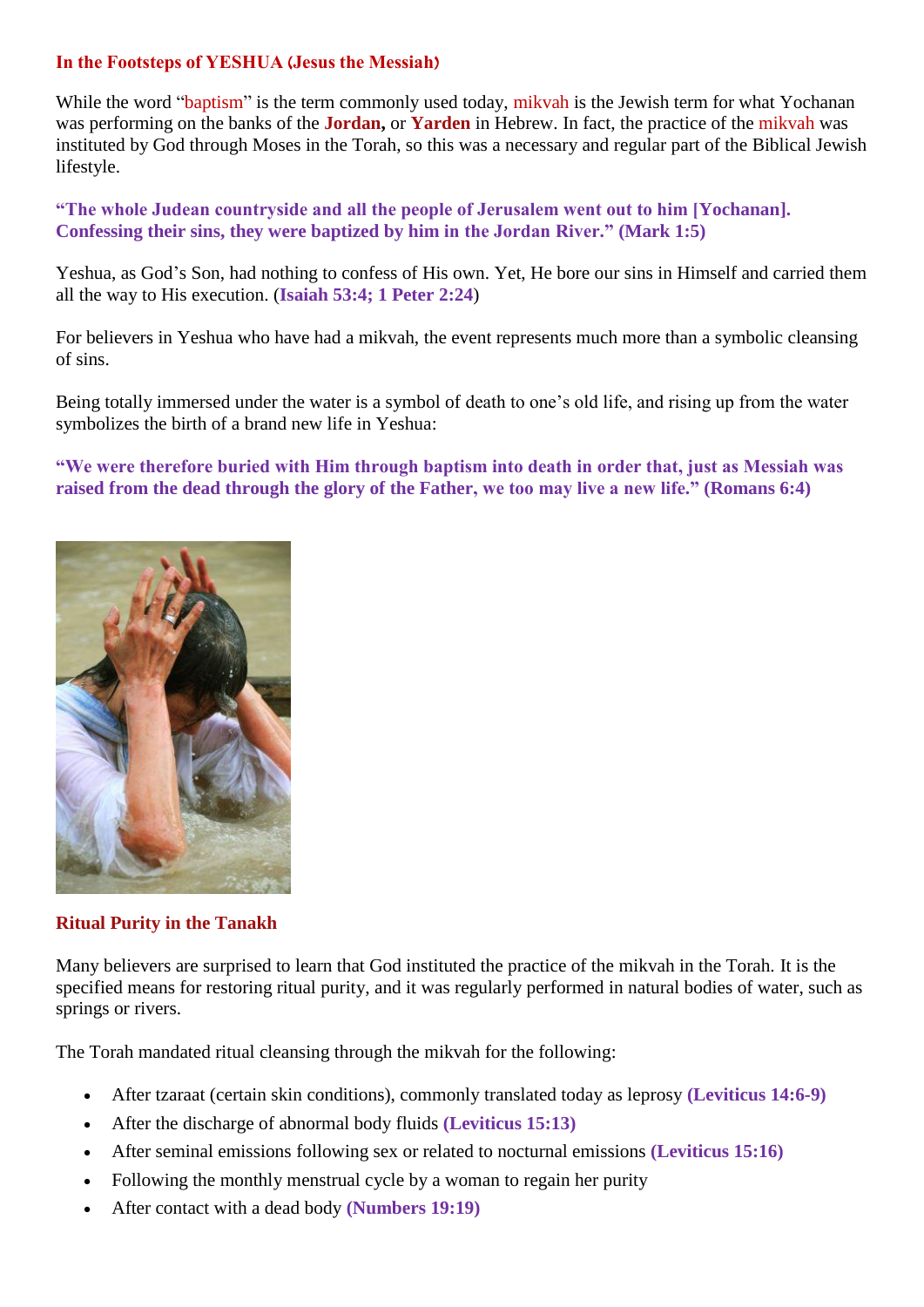

- After the ritual of the Red Heifer by the Kohen (priest) who performs the ritual **(Numbers 19:7-8)**
- By the kohanim (priests) during consecration **(Exodus 29:4, 40:12)**
- After the scapegoat (Azazel) has been sent away on Yom Kippur (Day of Atonement) by the High Priest and by the one who leads the goat away **(Leviticus 16:24, 16:26, 16:28)**

Today the waters of the mikvah pools throughout the world still cleanse women after menstruation or childbirth and men after emission of bodily fluids. It is also traditional for a bride and groom to use a mikvah before their wedding and for men to visit it on Erev Yom Kippur (Eve of the Day of Atonement) and Erev Rosh HaShanah (New Year's Eve).

The mikvah is also part of the conversion to Judaism process.

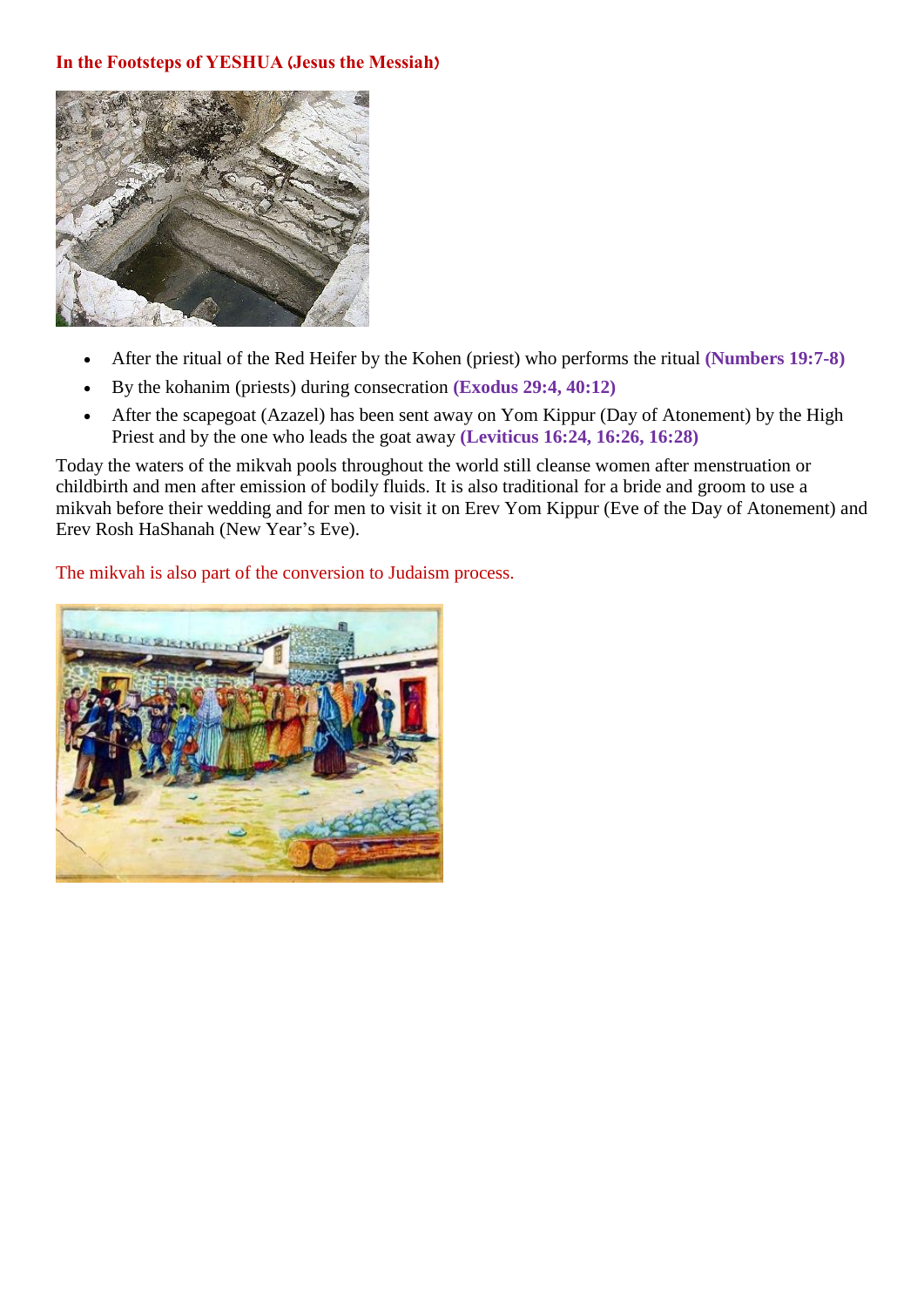

Qasr el Yahud.

After Arab forces gathered against Israel again in 1967, Israel captured the territory back from Jordan. Although Jordan has since renounced its claim to the land, the Palestinians now demand this land for an independent Palestinian state.

Security with our neighbor to the east, Jordan, continued to be problematic until Israel and Jordan signed a peace treaty in 1994. Over those tenuous years before the treaty, the monks gradually abandoned the churches and monasteries and, today, these ruins are inaccessible due to risk of landmines that Israel laid during that period.

Qasr el Yehud, however, has been recently rehabilitated and the immediate area has been cleared of mines.

After 44 years of essentially being closed, this historic site reopened to the public in 2011 and is now administered by the Israeli Civil Administration and the Israeli Ministry of Tourism.

Located in the wilderness of the Jordan River Valley, east of Jericho and north of the Dead Sea, it isn't easy to get here; but once you arrive, it offers parking, wheelchair access, showers, and prayer facilities, as well as decking and marble stairs leading into the Jordan.



**The Ark Passes Over the Jordan**, by James Tissot

### **The Rich History of the Jordan**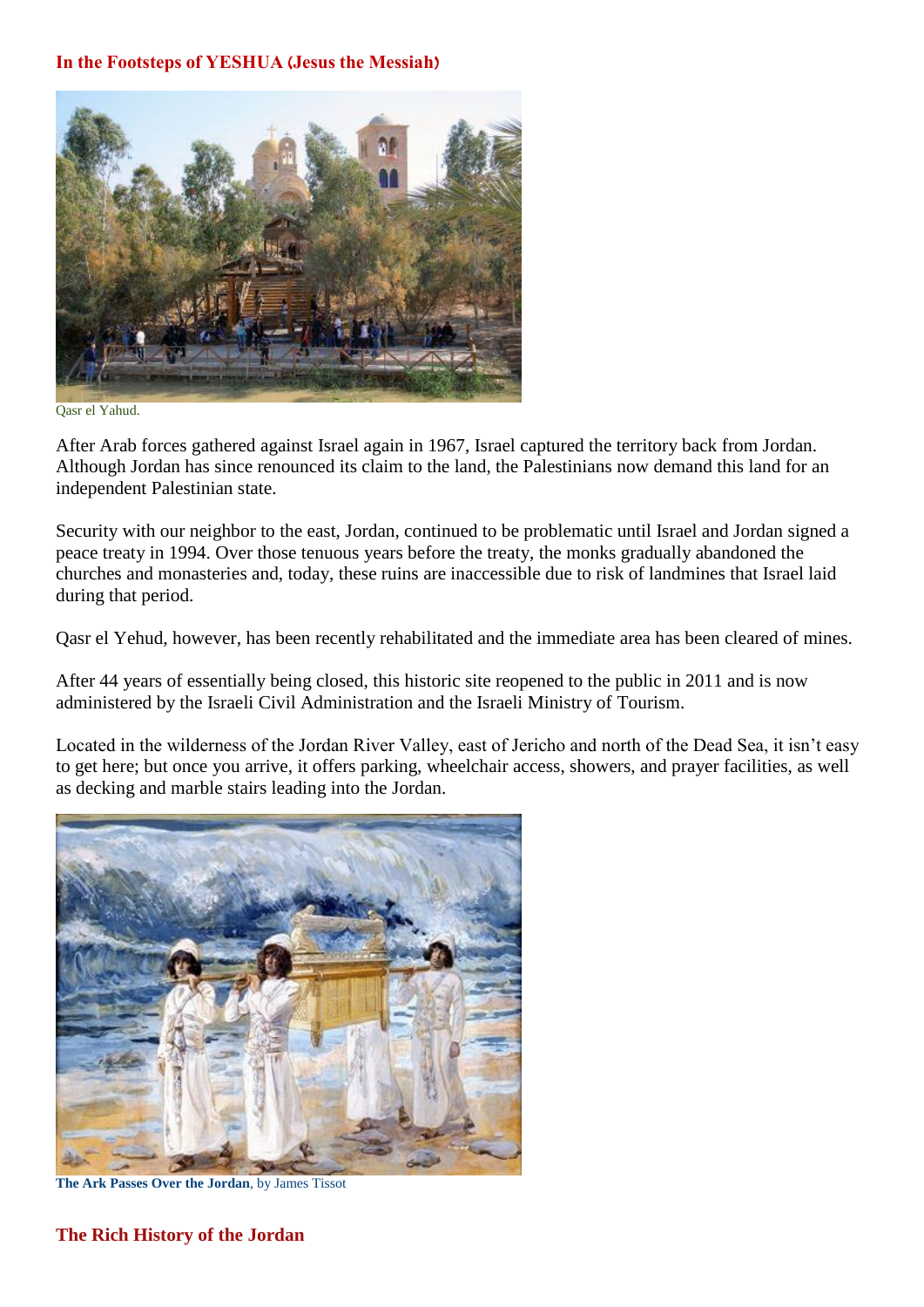The excitement and significance of this special place is amplified by other historical events that tradition says took place here at Qasr el Yahud.

After 40 years of wandering in the wilderness, Joshua led the Israelites over the Jordan into the Promised Land, presumably in this spot. This would be the place then that the waters parted as the priests carrying the Ark stepped into the Jordan, and the Israelites crossed on dry ground. (**Joshua 3**)

This spot may also be where Elijah rolled up his cloak and struck the waters so that they parted. He crossed with Elisha before ascending to heaven on a fiery chariot (**2 Kings 2**). After this, Elisha took Elijah's cloak and crossed the Jordan, once again striking it so that the waters parted.

Because this traditional site was closed for so long, a second site called **Yardenit** (Little Jordan) was opened in 1981 further north on the southern tip of the Sea of Galilee. This location may have been used by Yeshua to mikvah His **talmidim** (disciples).

Many Believers come to Israel especially to be baptized in the Jordan, and Yardenit's location gives visitors safe and easy access.

Each year, it is visited by hundreds of thousands of pilgrims, and many of them either get baptized for the first time or they rededicate their lives to Adonai here.



Christian pilgrims are baptized at Yardenit (Little Jordan).

### **The Jordan: A Source of Life**

**"It is as if the dew of Hermon were falling on Mount Zion. For there the LORD bestows His blessing, even life forevermore." (Psalm 133:3)**

The Jordan **(Yarden)**, which means descender, is Israel's prime source of water for drinking and agriculture.

Most of its water originates approximately 200 meters (650 feet) above sea level in the rain and snow that fall on Mount Hermon in the far north.

From Mount Hermon, the river flows south into the Sea of Galilee (also called Kinneret, Lake of Gennesaret, and Lake Tiberias**)**, but it doesn't stop there. At the southern tip of the Galilee, the Jordan exits and descends south to 420 meters (1,378 feet) below sea level where it empties into the Dead Sea.

Upstream of the Sea of Galilee, three main tributaries form the head of the Jordan River: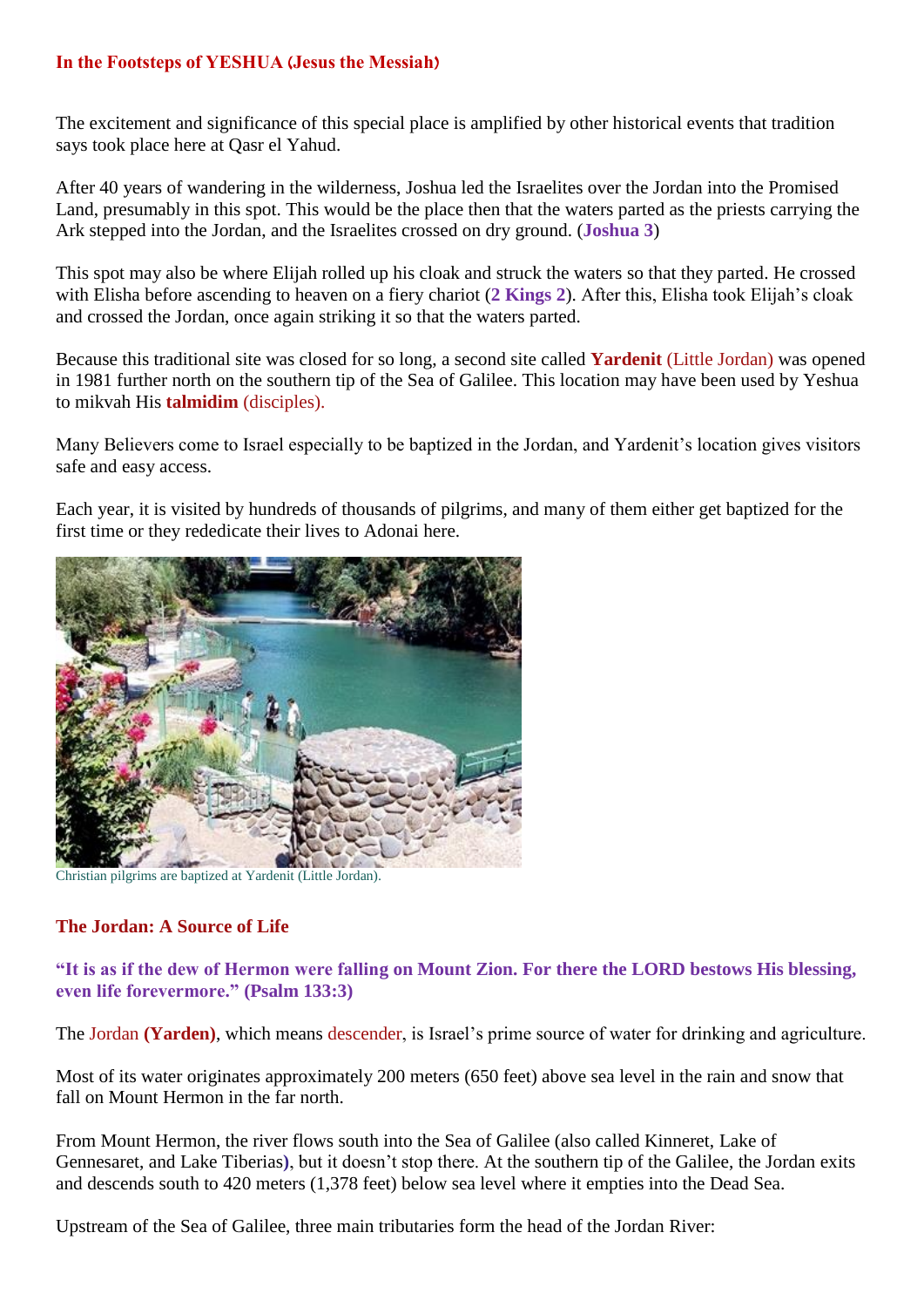- The Hermon or Banias, which begins as a spring at the foot of Mount Hermon;
- The Dan, whose source is also at the base of Mount Hermon; and
- The Snir or Hasbani, which also flows from Mount Lebanon.



## **Below the Sea of Galilee are other tributaries:**

- The Jalud in the Beth Shean valley;
- The Yarmouk River;
- The Zarqa River, the Biblical Jabbok; and
- Jabesh (Wadi Yabis) named after Jabesh-Gilead, a town mentioned in the Torah.

As the river flows through the Jordan valley below the Galilee, it becomes progressively more saline, picking up about 850,000 tons of salt, as well as debris, so that by the time it empties into the Dead Sea, there is no life left in the water, at least not for drinking or agriculture. Some environmentalists say that the river itself is in danger of dying in the Jordan Valley.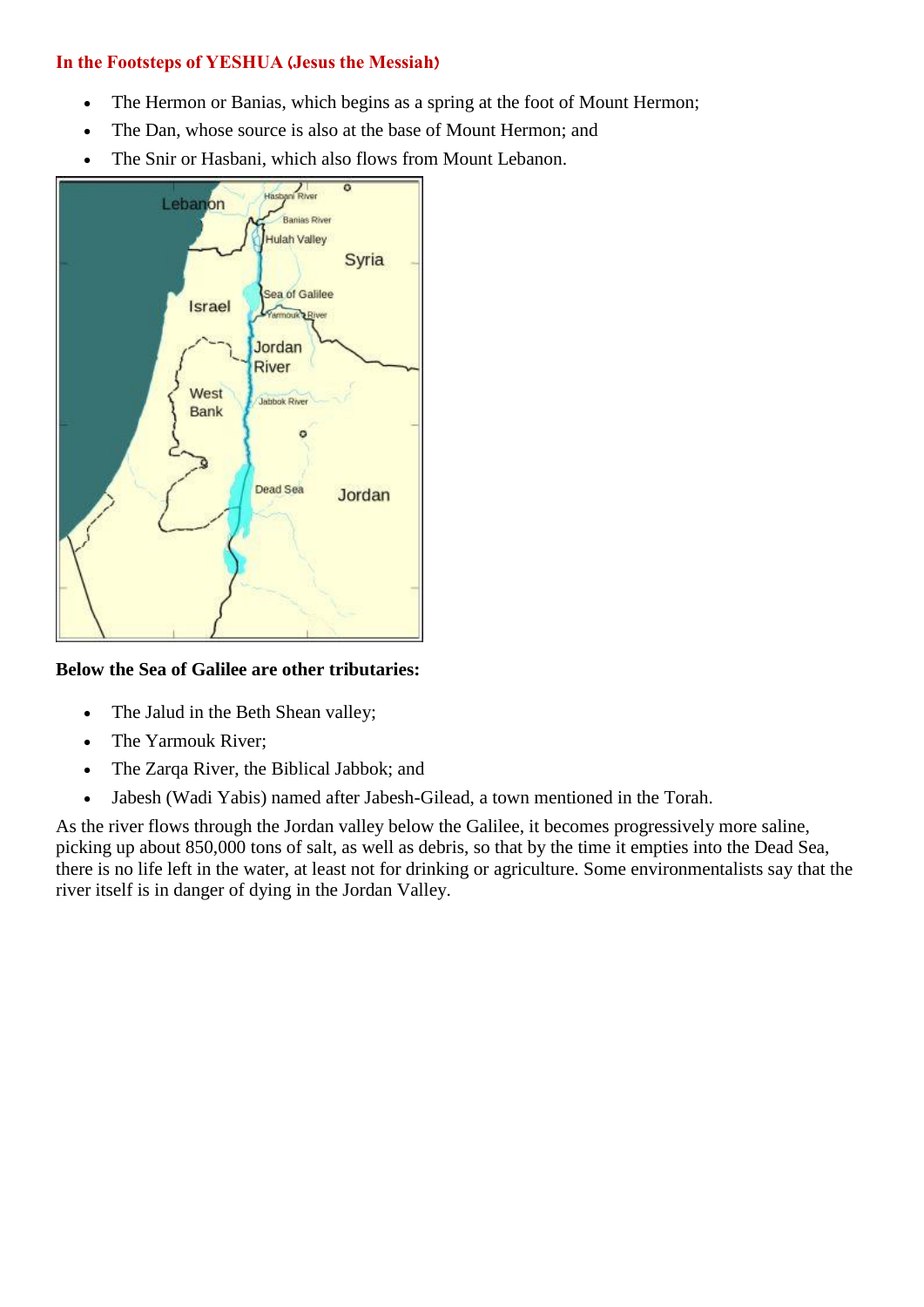

The Yarmouk River

### **The Jordan Valley**

**"In the future He will honor Galilee of the nations, by the Way of the Sea, beyond the Jordan. The people walking in darkness have seen a great light." (Isaiah 9:1-2)**

The Tanakh (Old Testament) mentions this important river about 175 times. The Brit Chadashah (New Testament) mentions it 15 times.

It first appears in **Genesis 13:10** when Abraham told Lot to choose which land he would inhabit.

**"Lot looked around and saw that the whole plain of the Jordan toward Zoar was well watered, like the garden of the Lord, like the land of Egypt."**

The entire valley between the Sea of Galilee and the Dead Sea along the Jordan River seemed to Lot like the Garden of Eden, or at least a lush oasis.

So, Lot chose the fertile cities of Sodom and Gomorrah in the southern Jordan Valley as his new homeland.



The Jordan Valley overlooking the Sea of Galilee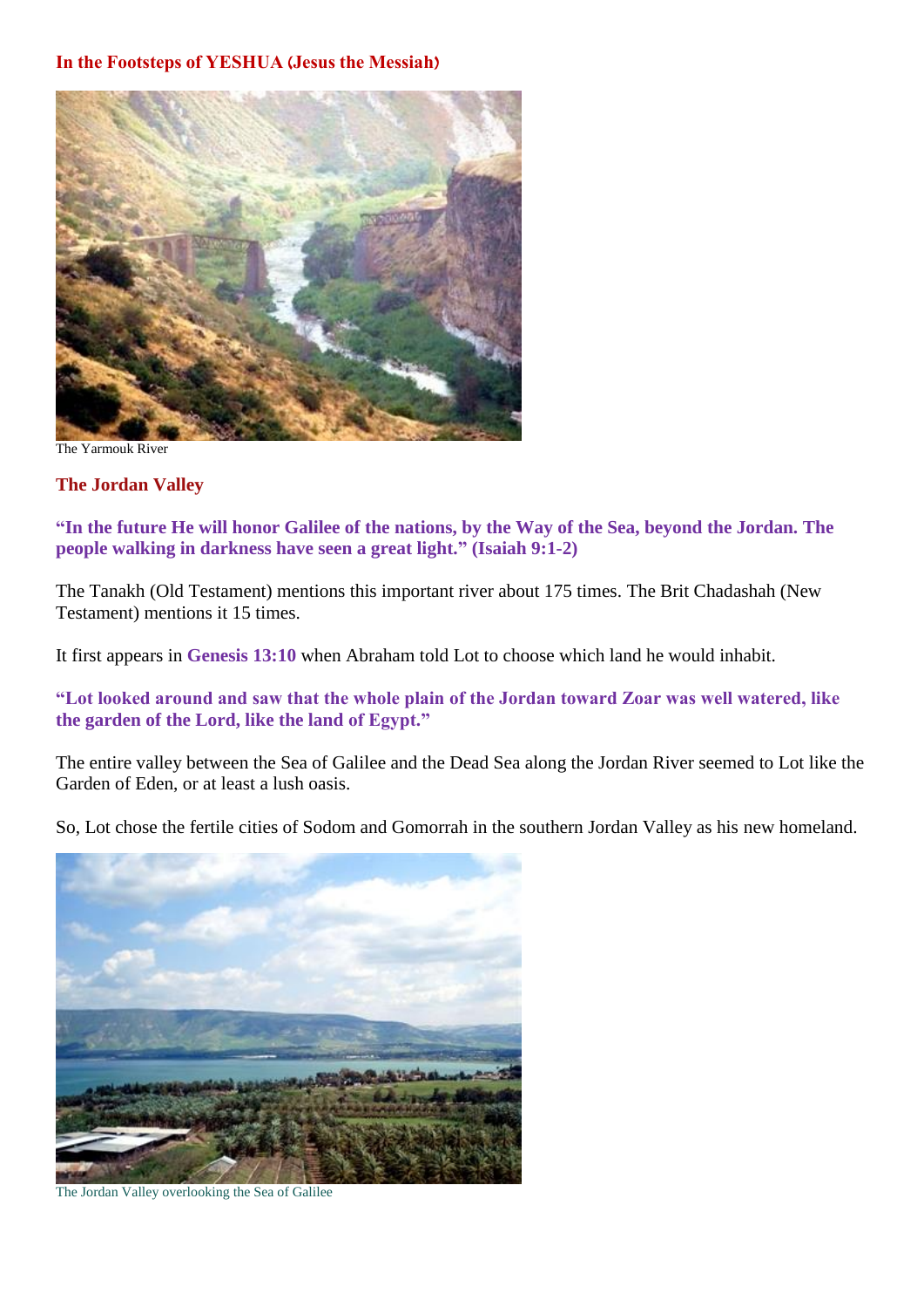Today, the Jordan Valley still attracts people. The northern part of the valley, which includes the Jordan River, is several degrees warmer than adjacent areas. It has a year-round agricultural climate, fertile soils and water supply that make it a key agricultural area.

Yet we know from Scripture that a section of the lush, southern region that Lot chose was devastated when, due to sin, God **"overthrew those cities and the entire plain, destroying all those living in the cities and also the vegetation in the land." (Genesis 19:25)**

A land that once thrived from the river's pure, life-giving water, now cried out for it, and still does. This perhaps is a visible reminder of what unrepentant sin does to our own life, spiritually and physically. But God is a God of restoration, and He does not only renew spiritually, He also renews physically.



**The Destruction of Sodom and Gomorrah,** by John Martin

## **Healing Waters from the Temple**

Although the Jordan is polluted, and its resources severely stretched and fought over by the nations in its vicinity, the prophet Ezekiel describes a new river of life that will begin at the Temple threshold, flowing into and restoring the Dead Sea, which is fed by the Jordan.

**"When it empties into the sea, the salty water there becomes fresh. Swarms of living creatures will live wherever the river flows. ... Fishermen will stand along the shore; from En Gedi to En Eglaim there will be places for spreading nets. ... Fruit trees of all kinds will grow on both banks of the river. ... Every month they will bear fruit, because the water from the sanctuary flows to them. Their fruit will serve for food and their leaves for healing." (Ezekiel 47:8-12)**

The Book of Revelation describes it as a new river of life **"clear as crystal, flowing from the throne of God and of the Lamb down the middle of the great street of the city." (Revelation 22:1-2)**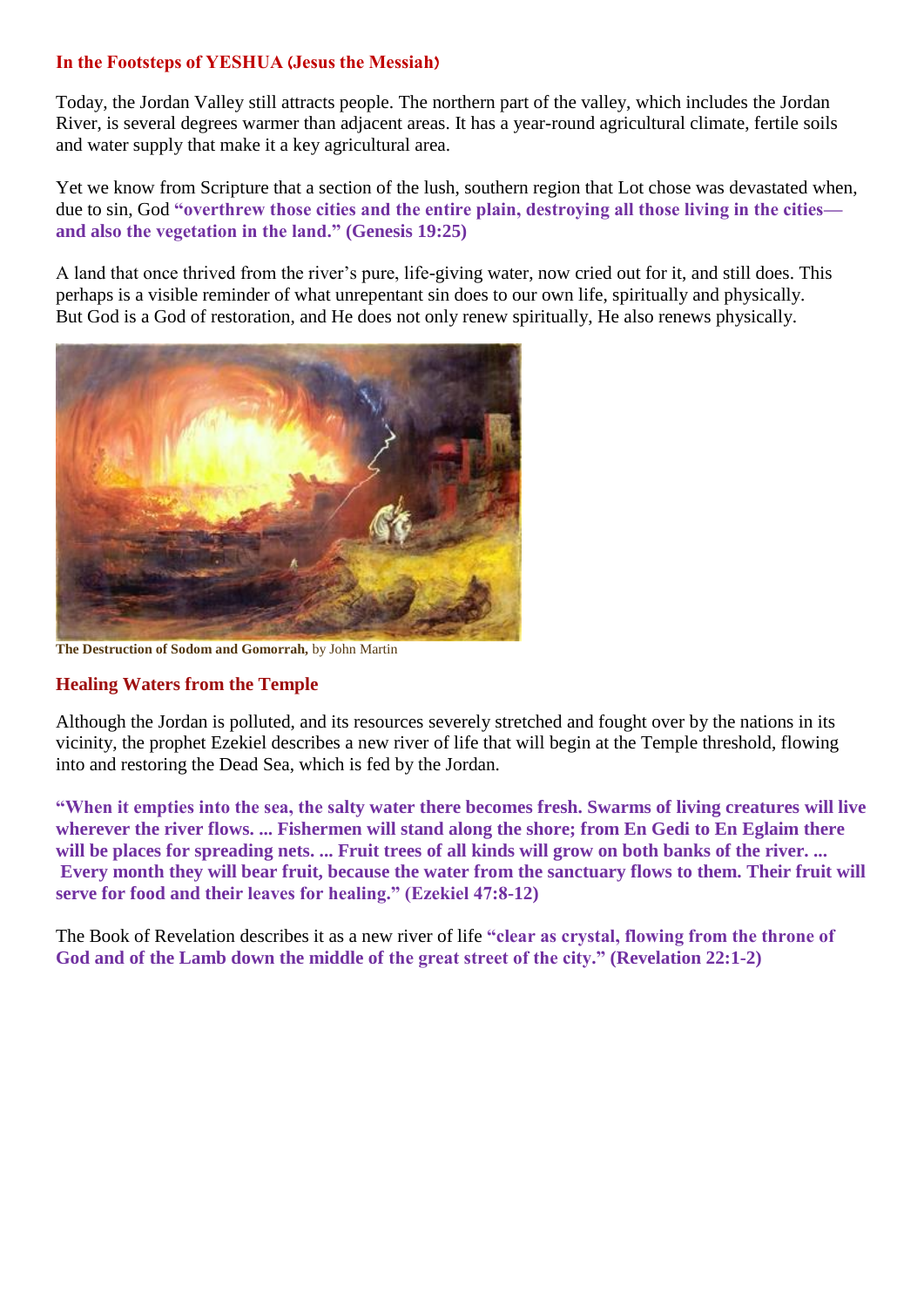

Accumulations of salt in the Dead Sea.

The Talmud (Jewish Oral tradition) teaches that these waters will heal not only the Dead Sea, but presumably the waters that flow into it from the Sea of Galilee, which would also include the connecting Jordan River.

**"To where do they flow? To the Sea of Tiberias [Sea of Galilee, Kinneret] and then to the Sea of Sodom [Dead Sea], and then to the Great Sea [Mediterranean] to heal the salty waters and to sweeten them." (Jerusalem Talmud 3:9)**

This restoration of the River Jordan and the bodies of water it feeds is exactly what Yeshua does with our own spirits.

Yeshua says to all of us, **"Let anyone who is thirsty come to Me and drink. Whoever believes in Me, as Scripture has said, rivers of living water will flow from within them." (John 7:37)**

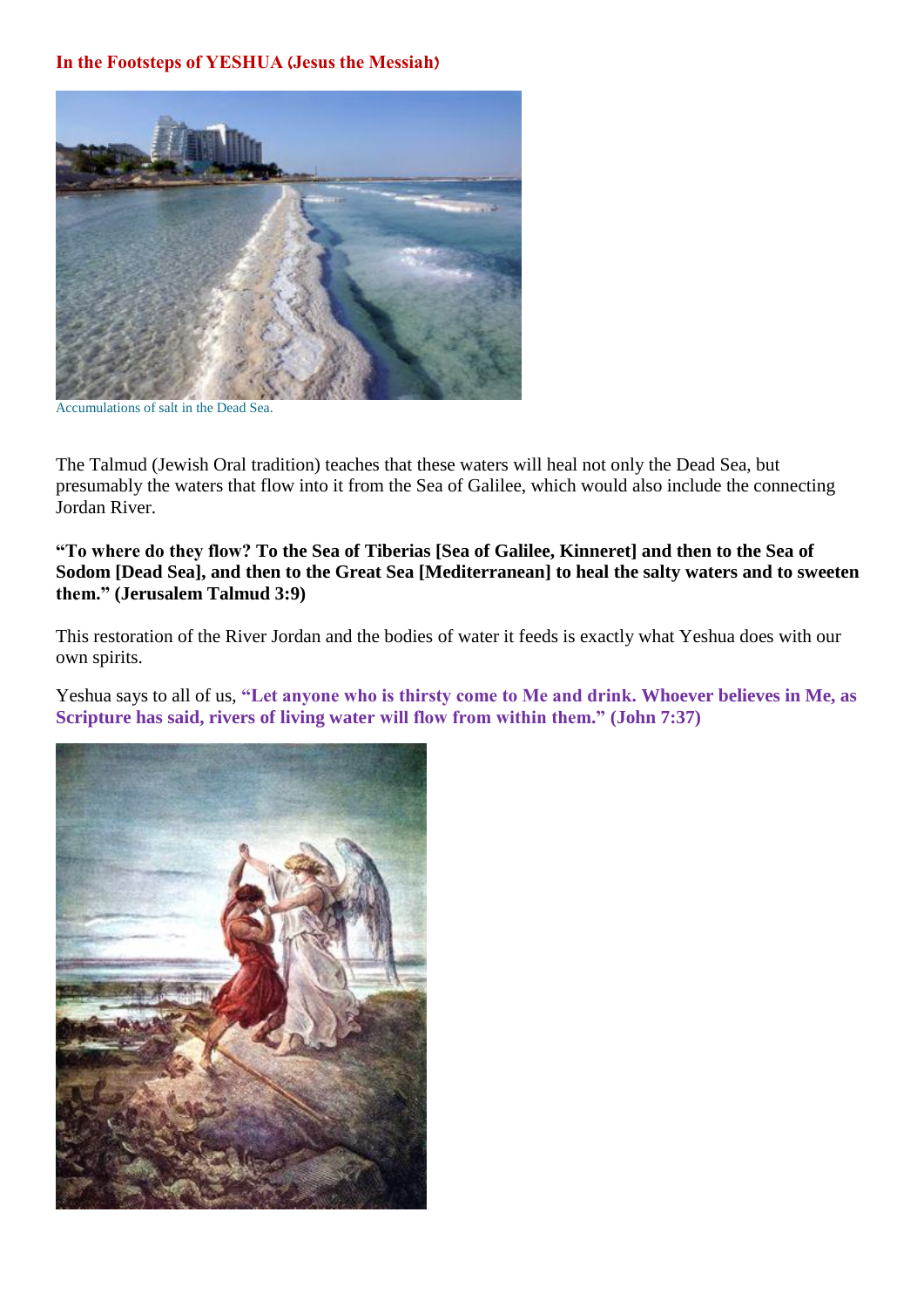## **The River of Miracles**

### **"Consecrate yourselves, for tomorrow the Lord will do amazing things among you." (Joshua 3:5)**

In **Genesis 32:11**, Jacob crossed the Jordan and its eastern tributary, the Jabbok River (Zarqa River) situated east of Shechem, which is in present-day Samaria.

Here, Jacob wrestled with the angel of the Lord to receive a blessing, which he received along with a new name: Israel (**Genesis 32:23-24**).

Perhaps the most dramatic moment on the Jordan occurred when Joshua redeemed Israel from their desert existence by leading them across the Jordan to the Promised Land. Miraculously, the river dammed up even though it was flood season, and the people crossed a dry riverbed *(Joshua 3).*

Although all of Israel entered the Promised Land, not everyone lived on the west side of the Jordan. The river became the demarcation line between two groups of the tribes of Israel, with **"nine tribes and the half tribe of Manasseh"** settling on the west side. The tribes of Reuben, Gad, and the half tribe of Manasseh settled on the east side (**Numbers 34:13-15; Joshua 13:7-8**).



Naaman cleanses in the Jordan River to be healed of tzaraat, a Biblical skin disease that is traditionally thought to be caused by gossip, murder, perjury, forbidden sexual relationships, arrogance, theft, and envy.

In **2 Kings 5:14**, Elisha sent Naaman the Aramean to bathe in the Jordan's waters, and he was miraculously healed of leprosy.

In yet another miracle in **2 Kings 6:6**, Elisha reclaimed a borrowed axe head that had sunk in the waters by causing it to float to the surface.

At the Jordan, Yochanan the Immerser announced the identity of Yeshua as "the lamb of God who takes away the sins of the world."

The Jordan is also mentioned in connection with the coming of the Messiah **"by the way of the sea, beyond Jordan, in Galilee of the nations." (Isaiah 9:1-2)**